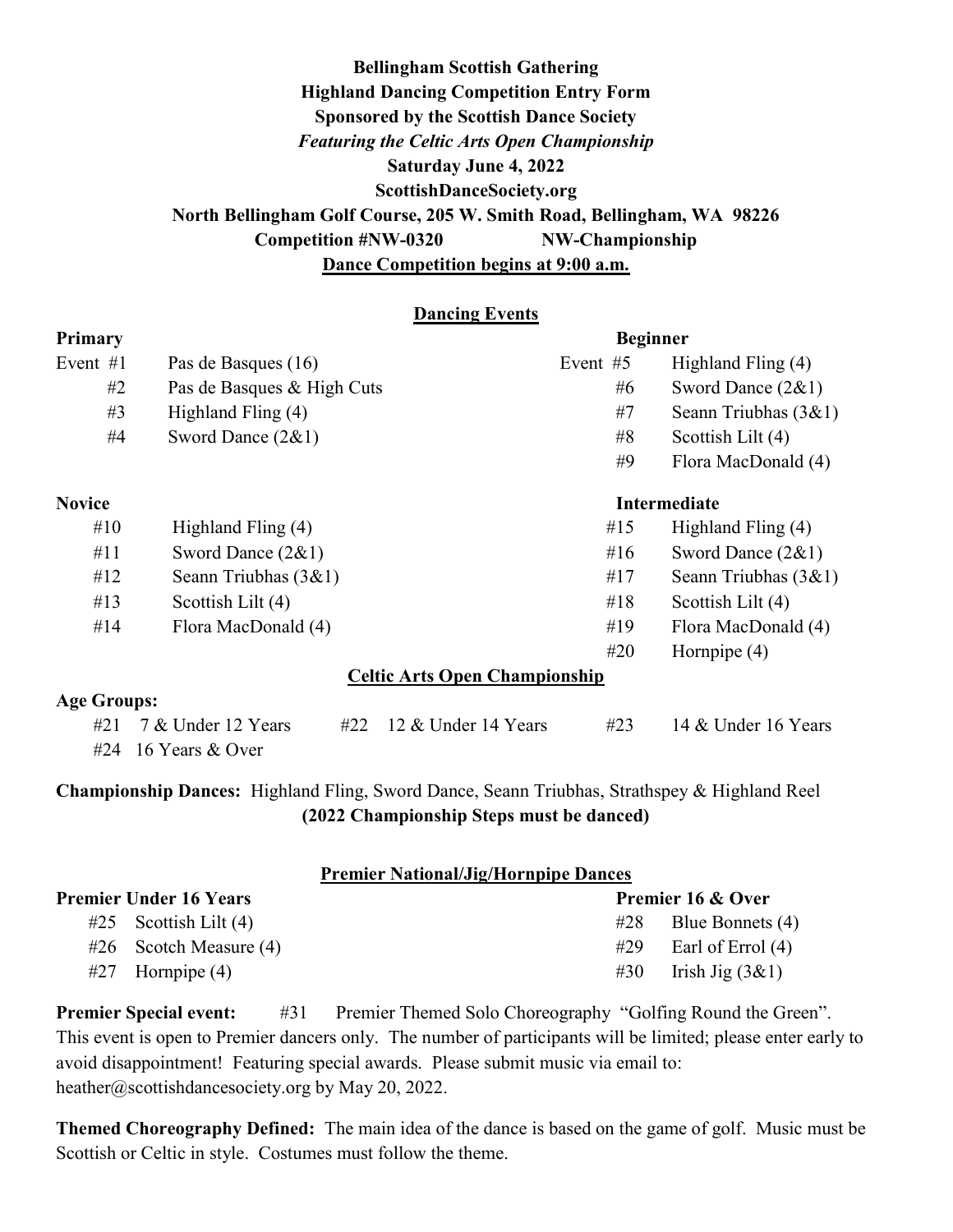## Competition Rules

- 1. Dancing competition will run under RSOBHD rules. The Celtic Arts Championship is sanctioned by the RSOBHD.
- 2. The committee reserves the right to combine, cancel or divide events.
- 3. Competitor's age on June 4, 2022 determines the class for competition.
- 4. Dancers will complete in inverse order of entry.
- 5. Any dancer causing delay will forfeit entry in that dance.
- 6. Championship dancers are required to give 24 hours advance notice if unable to complete.
- 7. Judges' decisions are final.
- 8. No refunds will be given for dancing entries received.
- 9. Dancers are required to present a valid RSOBHD registration card at the numbers table. Dancers must include registration number on entry form.
- 10. Pre-premier category changes must be made by May 23, 2022. Contact Heather Richendrfer: (360) 715-8682 or e-mail: heather@scottishdancesociety.org
- 11. Closing date for entries is May 18, 2022. Entry forms must be received by this date.
- 12. Complaints must be written, signed and submitted by the end of the competition accompanied by a \$25 (U.S.) fee. Refundable if sustained.
- 13. Dance classes will be split at close of entries.
- 14. It is the responsibility of competitors to pick up prizes at the competition. Unclaimed prizes will be forfeited after June 30, 2022.

# Covid-19 Information

All attendees must comply with current state and local health department laws, rules and regulations for physical distancing and masking. Updates will be posted on our website: www.ScottishDanceSociety.org

It is the responsibility of all attendees to review guidelines before coming to the competition. Parent/Guardian of each competitor (or competitor if 18 years or older) is required to sign an Assumption of Risk/Day of Competition document upon arrival at the numbers table. Preview document on our website. If a person is feeling ill, he/she should not attend this event.

## Entry Information

Submit your entry online. Find the entry form here: www.ScottishDanceSociety.org/forms

# Entry Fees:

Primary, Beginner, Novice and Intermediate \$ 7.00 per event Championships entries (4 dances) \$50.00 per entry Premier National/Hornpipe (under age 16) \$ 7.00 per event Premier National/Jig (16 Years & Over) \$ 8.00 per event Choreography Solo \$10.00 per entry

# The Bellingham Scottish Gathering is made possible in part by Tourism Promotion Grants from the City of Bellingham and from Whatcom County